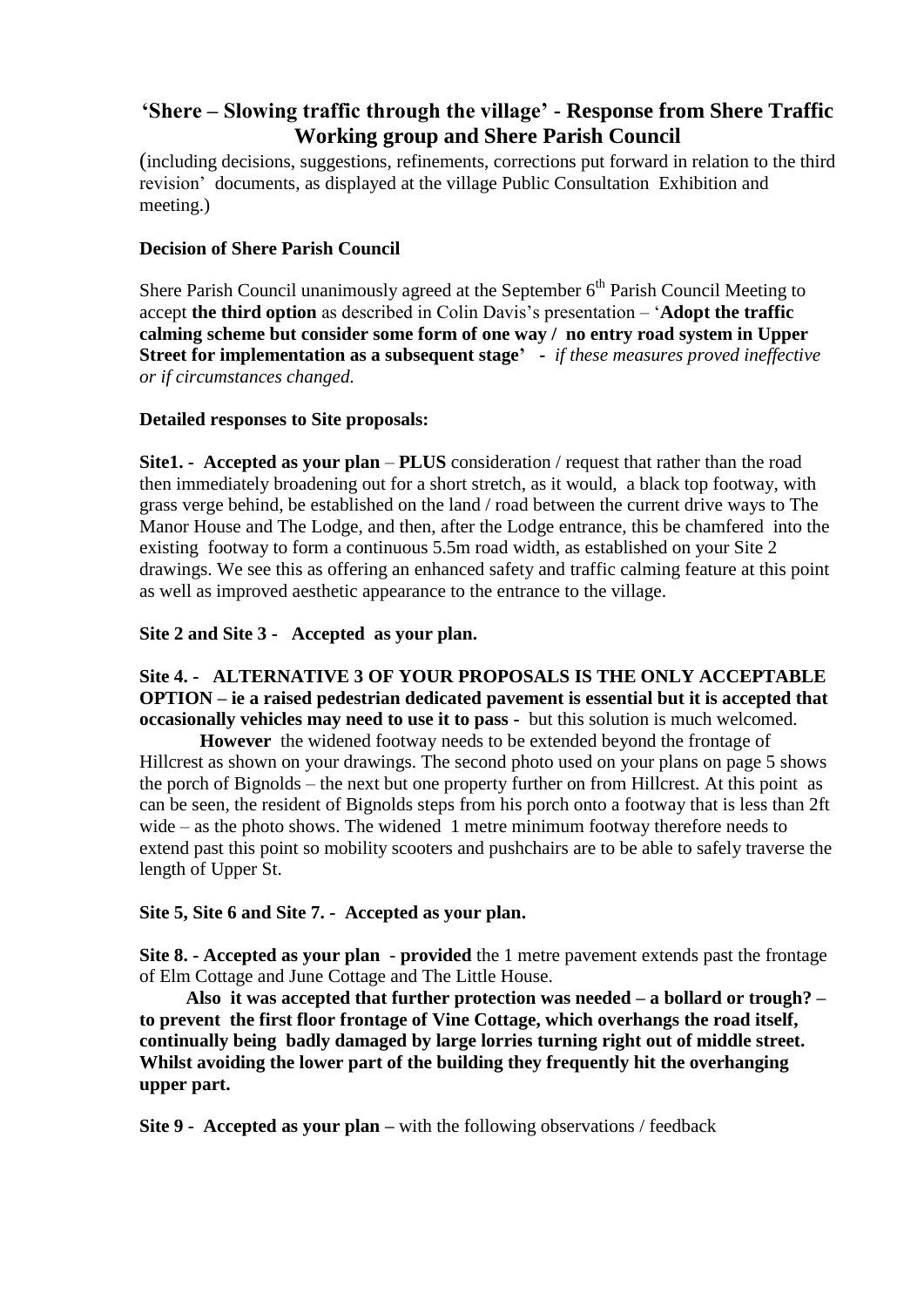- 1) the owner of the property on the southern corner of Pilgrims Way believes your corner 'adjustment' impinges on his freehold land. He is not necessarily objecting to this but it does need to be discussed with him directly
- 2) the owner of the property that begins where your proposed new pavement ends – which was Shere Museum – is willing, **subject to discussion, design and materials,** that her flower bed, which immediately borders the road, be paved as far as her stone steps. This would provide a further 10+ metres of pedestrian usable footway and enable the crossing from one side of the road to the other to be made further back from the blind bend.

**Site10. – Accepted as your plan. –** with the following strong request from residents of Pathfields to be considered

 The school bus picks up children who wait for it at the island having crossed the road from Pathfields. The traffic coming out from Shere accelerates sharply on leaving the village and the traffic coming down Sandy lane travels too fast. Why cannot the whole length of Sandy Lane - down to the new 20mph signs be established as a 30 mph limit – and/ or could there be a build out with one directional priority to slow traffic more significantly somewhere south of the Pathfields junction

#### **Shere Improvements to signs**

– to encourage motorists to use an alternative route to the A25 avoiding Shere Village.

 The improved signage proposal was much welcomed – with most favouring option 1 at Location 1.

 Proposals at locations 2-5 were generally approved., but it was also very strongly felt by many residents ,and the traffic Working group, that **the road markings at Location 2**  should be such as to show the 'normal / major ' road continuing left around the bend towards Albury, as shown on the new location 1 sign board, with appropriate stop / give way markings relating to traffic coming up Sandy Lane from the village

## **However of major importance is the demand to impose a 3.5 ton weight restriction on all three roads into and out of Shere.**

Such a legal prohibition (except for collection and delivery) would:

- 1. Reduce substantially the number of totally inappropriate vehicles coming through Shere's narrow and closely populated centre via the three entrance / exit roads, and using a narrow bridge not designed for the weights involved. The New Road /Park Road route is immeasurably safer and less disruptive with only seven residential properties directly bordering this route – all of which are at least 30ft back from the road behind private front drives and hedges.
- 2. Substantially reduce the number of occasions when cars lorries and buses need to mount pedestrian footways. Even with the narrowed road widths the slowed cars will be able to pass without the need to mount pavements – but this will not be the case when a lorry meets opposing cars, let alone opposing lorries or buses
- 3. Establishing this internationally recognised prohibition will ensure that satellite navigation systems for lorries will no longer 'declare' the route through the centre of Shere as a viable / recommended route for HGV's – which is currently the case, as confirmed by all the drivers of the articulated trucks we have questioned when negotiating the left turn at Middle Street to head for Ewhurst over Hound House Road